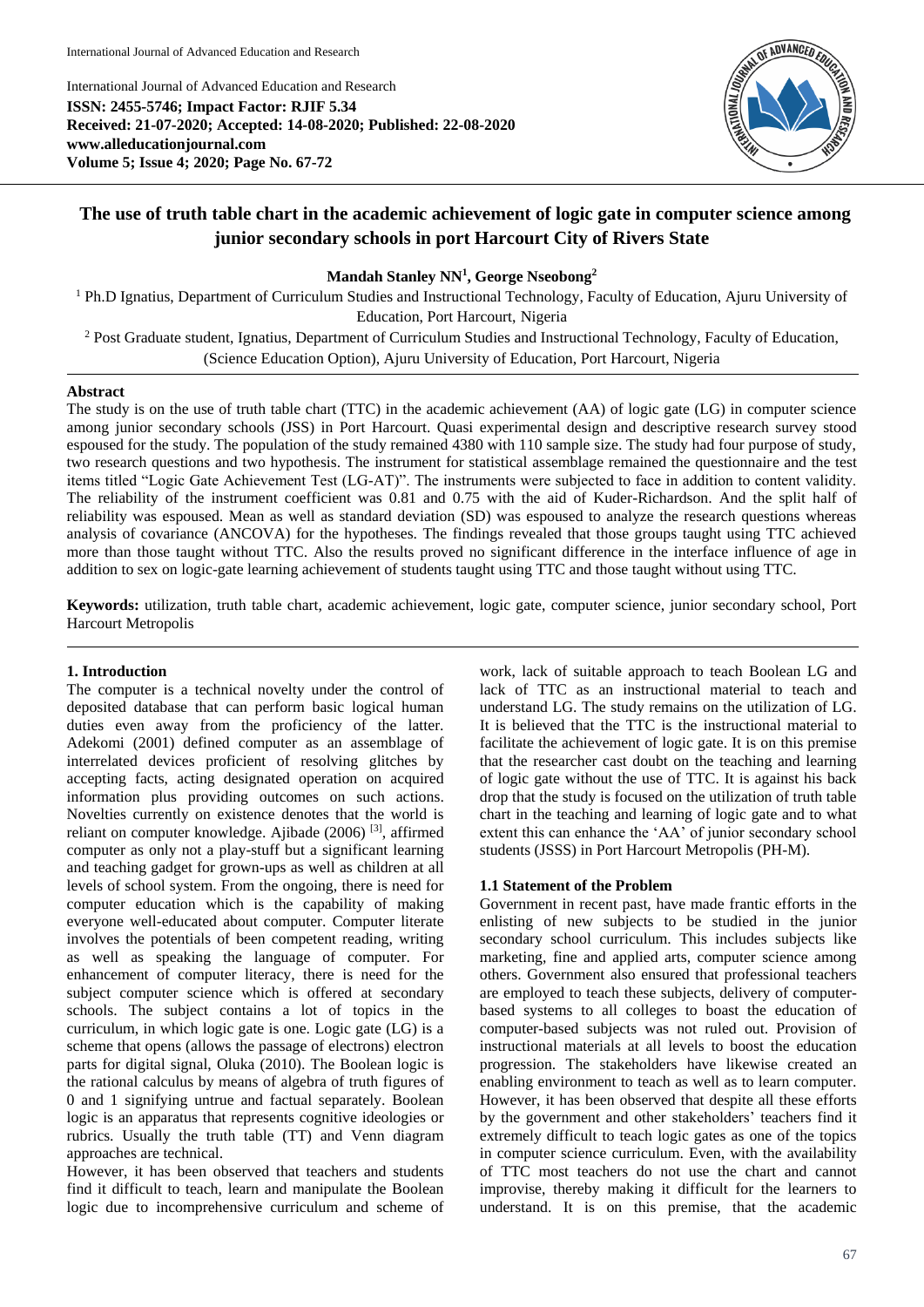achievement of scholars in computer science in internal as well as external examinations were observed to be affected. It is against this backdrop that the researchers are skeptical that the topic logic gate cannot be taught and learnt without the use of TTC. Thus, the researchers are concerned in establishing the utilization TTC in the academic achievement of logic gate among JSSS in PH-M.

# **1.2 Significance of the Study**

The outcome of this study will offer valued evidence for tutors on how to teach logic gate. The latter will be beneficial to the government, educational agencies on the available TTC that can be used in teaching logic gate in computer studies among junior secondary school students. It will also benefit the teachers and school administration on the magnitude of application of TTC in teaching logic gate in computer-based subjects. The result will confirm the use of TTC as a correlate to academic achievement of logic gate in computer studies and also show the defects where necessary which can be addressed. The study will also serve as a frontier for subsequent researches in this direction.

### **1.3 Purpose of the Study**

#### **The following objectives applies**

- To establish the difference in the logic gate learning achievement of students taught using TTC and those taught without using TTC.
- Determine the interaction effect of sex and age on the logic gate learning achievement of scholars educated with truth table chart as well as scholars educated in the absence of TTC.
- Determine the substantial variance in the logic gate learning achievement amid scholars taught using TTC and those taught without using TTC.
- Find the significant difference in sex and age in the logic gate learning achievement between students taught using TTC and those taught without using TTC.

#### **1.4 Research Questions**

#### **To guide the study, two research questions were framed**

- 1. What is the mean difference in the logic gate learning achievement between students taught using TTC and those taught without using TTC?
- 2. What is the mean interaction effect of sex in addition to age on the logic gate learning achievement of scholars taught TTC and those taught without using TTC?

# **1.5 Hypotheses**

**Ho1:** Significant difference does not exist in the logic gate learning achievement between scholars educated with TTC and scholars educated in the absence of TTC.

**Ho2:** Significant difference does not exist in sex and age in the logic gate learning achievement between students taught using TTC and those taught without using TTC.

#### **1.6 Study Area**

The study focused on the effects of TTC on the 'AA' of logic gate in computer studies among JSSS in Port Harcourt Metropolis. The Basic Education Board controls and supervises the public schools. They use the same curriculum; thus private schools are purely excluded from the study. The study will consider the difference, the interaction effect of sex and age on the logic gate learning achievement. The study area is in PH-M of Rivers State,

Nigeria. It is a major commercial city in Rivers State with economic activities, encompassing 260 km<sup>2</sup> land mass plus more than 464,789 population as at 2006 population census. The high number of the population as inhabitants of this area creates attention in terms of assessment which will in turn help to advance the superiority of tutoring in college schools.

# **Review of Related Literature**

A gate electronically, can be defined as an electric-powered apparatus designated for calculation of functions on a dual esteemed indicator. A logic gate is often utilized as the basic digital circuits. Thus, all LGs retains a lone output plus dual inputs. They are physical equipment espoused to establish the Boolean function. LGs are espoused to execute a rational task with single/more inputs in addition to produces reasonable outcomes. Logic circuits are fashioned by linking a single or dual LGs connected. They remain the heart of digital electronics.

### **Types of logic gates and truth tables (TT)**

There are seven (7) basic LGs known today. These are shown below with a conforming TT.

- 1. The AND gate is a modernized LG comprising of 'n' i/p one 0/p, for logical conjunction tasks based on the combinations of its inputs. The output of this gate is true only when all the inputs are true when one or more inputs of the AND gate's i/ps are false then only the output of the AND gate in false. AND gate and its TT (the Boolean expression for a dual input AND gate is  $output = A.B$
- 2. OR gate, it's a modernized logic consisting of 'n' i/ps plus single o/p, which takes the task of logical conjunction based on the combinations of its inputs. The output of the OR gate is true only when one or more inputs are true. If all the i/ps of the gate are false, then only the output of the OR gate is false. The Boolean expression for dual input  $OR$  gate is output  $=$  $A + B$ .
- 3. NOT gate: Is a modernized LG involving single input plus single output that controls an inverted operation of the input. The output is the reverse of the input. When the input of the NOT gate is true then the output will be false and vice versa. The Boolean expression for a dual input NOT Gate is output  $=$   $\mathbf{A}$ .

4. NAND Gate, a modernized LG consisting of 'n' i/ps plus a single o/p, which takes up the task of AND gate accompanied by NOT gate workings. NAND gate is fashioned through the assemblage of AND plus NOT gates. If the input of former is greater, then the output of the latter will be small. Boolean expression for dual input NAND gate is output  $=$  A. B.

5. NOR gate is a modernized LG comprising of n inputs plus a single output, which takes up the tasks of OR gate accompanied by NOT gate. Thus NOR gate is a combination of OR plus NOT gate. Once one i/ps of the NOR gate is un-false, the output of NOR gate remains un-true. Boolean formulation for a dual input NOR gate is output  $=$   $A + B$ .

6. Exclusive-Or gate, a modernized LG involving dual inputs plus single output. Ex-OR is the undersized sort of the gate. Its tasks is on the basis of OR gate. Once a single input of the gate is amplified, the output of EX-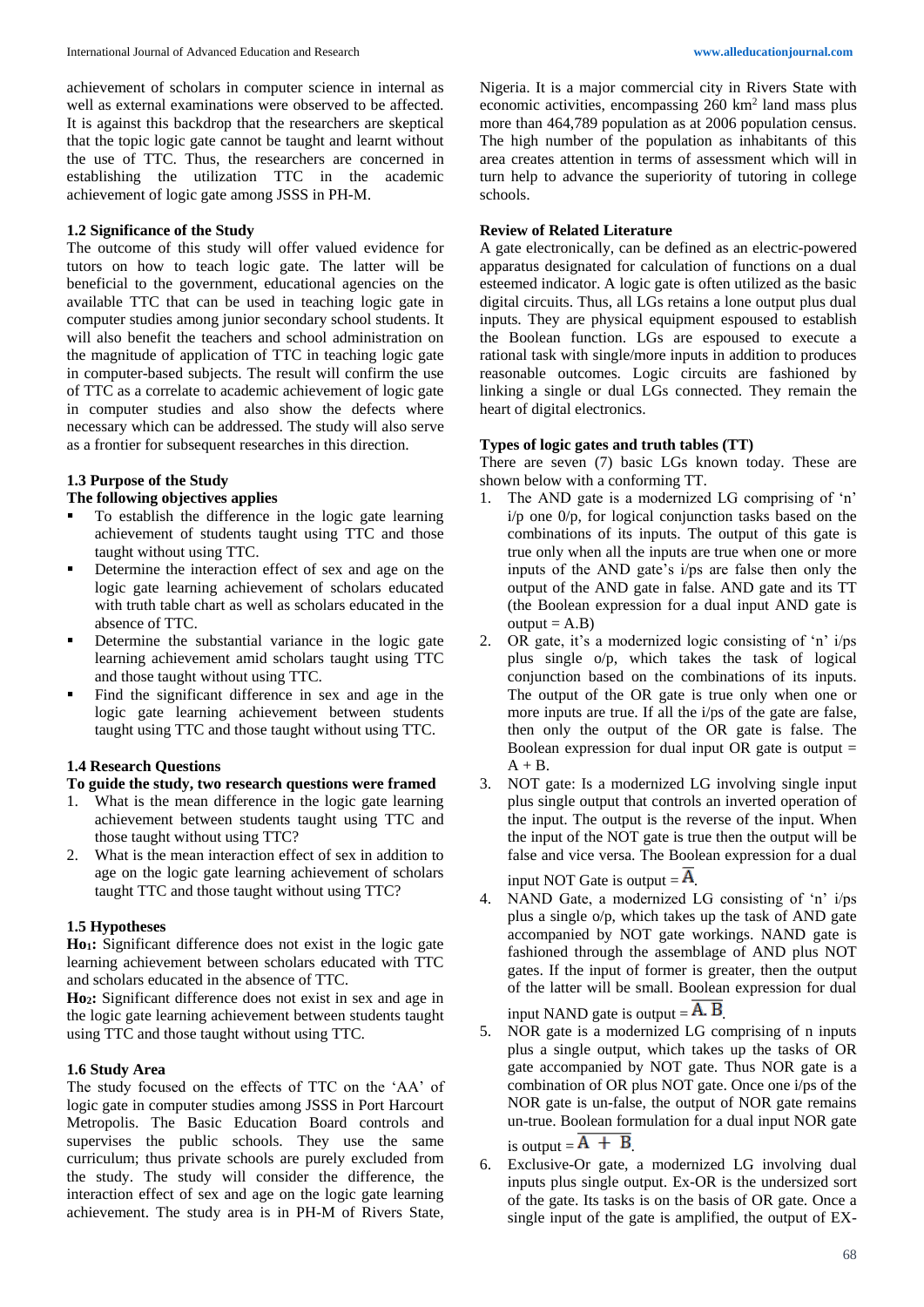Exclusive-NOR gate, a modernized LG consisting of dual inputs plus a single output with EX-NOR as an undersized sort. It functions on the basis of NOR gate tasks. Once the inputs of the latter appears high, then the output of the EX-NOR gate according to documented reports are low. It has been observed that the usage of LGs remain predominantly evaluated via their corresponding TT, with approaches of operations. The LGs are espoused in countless circuits; i.e. push-button lack, light triggered-burglar alarm, security thermostat, spontaneous watering scheme as building blocks for digital electronic. All digital products such as computers, mobile phones, calculators, digital watches etc.



**Fig 1:** A Diagrammatic Section of the Seven Types of Logic Gate

# **Truth Table Chart Operations, Availability and Utilization**

The TT is a scientific table espoused in logic specifically with Boolean algebra, Boolean functions plus propositional calculus which maps out the purposeful tasks of logical expressions on each of their basic arguments (Enderton, 2001). The chart could be espoused to illustrate if a propositional statement is factual for entirely legitimate input values that is rationally valid. The TT has a single column for each input variable (e.g. A plus B in addition to a single concluding column showing completely the probable outcomes of the rational task that the table represents. It is believed that the TTC ought to be used in describing logic system. The table is a layout which depicts the relationship between the output from the logic circuit and all possible inputs to the circuit. Both input and output are expressed in terms of 0's and 1's. Remillord and Heck (2014) commented on instructional materials as resources that organize and supports instructional context. Jimoh (2009) also opined that instructional material is a sine qua non for efficient behavior modification in scholars. Adekunle (2008) as well as Okobia (2011) stressed that once scholars are offered opportunity to study via more sanities, they study faster as well as easier. Therionwu (2000) denoted teaching resources as models which aid the tutor in making learning interesting to the scholars. Morduck and Desberg (1994) observed that students could use TTC to break the wall of conventional teaching of logic gate in the classroom. Crooks (1994) realized that it is meaningful to gain knowledge through the use of TTC.

Thus landau also agreed that access to TTC can ignite students thought and eventually gain better learning experiences. Daniels (2008) commenting on the availability of TTC and its utilization in teaching logic gate in computer implicated the government to do the needful by ensuring all schools have enough TTC.

The study is linked to materials. First – rational model developed by Belland in 1981. It can as well be called opportunity models of lesson plan. Ibe-Bassey (2012) on citing the above theory opined that teachers must unify resources to simplify learning amid the scholars. It encouraged the use of objects for instructions. A related study has been undertaken on the use of instructional materials by Mbah (2011). He carried out a study on the use of instructional materials plus educational performance of the student's in integrated science in utility school in Jalingo, Taraba State. The design was experimental. The study had a simple size of 100 students randomly selected from test-posttest. With the use of z-test, the result exposed that there is a substantial dissimilarity in the educational performance of scholars when they are educated via instructional materials than when they are not educated with instructional materials.

# **Research Methodology**

The experimental design espoused for the study remains quasi experimental plan. The population of the study was made up of 47 JSS in Port Harcourt Metropolis with a population of 4380 students. About 94 computer teachers in junior secondary school were also involved. Out of the 47 schools, 10 schools were selected through simple ballot technique to represent the entire school. The 10 schools had students population of 522, out of this number 110 was selected via simple random sampling technique. Out of this number, 57 made up of male and 53 female. The instrument for assemblage of facts was the test tagged: "Logic Gate Achievement Test (LGAT)". The section A of the test consist of basic facts on individual respondents, while segment B contains a 20 item multiple choice objective questions with five options having a single truthful answer. The treatment procedure for the experimental group was such that there was pretest and post-test with one hundred and ten students (110) being separated into groups A and B comprising 55 scholars singly through the assistance of simple poll system. Group A was taught using TTC for 40 minutes and for three days within 7-days. Whereas group B was educated similar without the use of TTC.

Straightaway, afterward the action session for both groups, a post test was administered to the groups separately. The interval for the research process stood at 14-days. The scholars were exposed to set of 20 multiple objective questions. The face plus content validity of LGAT were certified via experts of measurement as well as evaluation. The reliability of the LGAT stood estimated via split half reliability procedure. The Kuder-Richardson, KR-21 method stood espoused for correlating scores to obtain a coefficient of 0.81 and 0.75. This scheme sufficiently agrees that the LGAT was extremely reliable.

The data gathered stood analyzed via statistical tools such as mean, SD and ANCOVA.

# **Data Presentation and Analysis**

**Research Question 1:** What is the mean difference in the logic gate learning achievement between students taught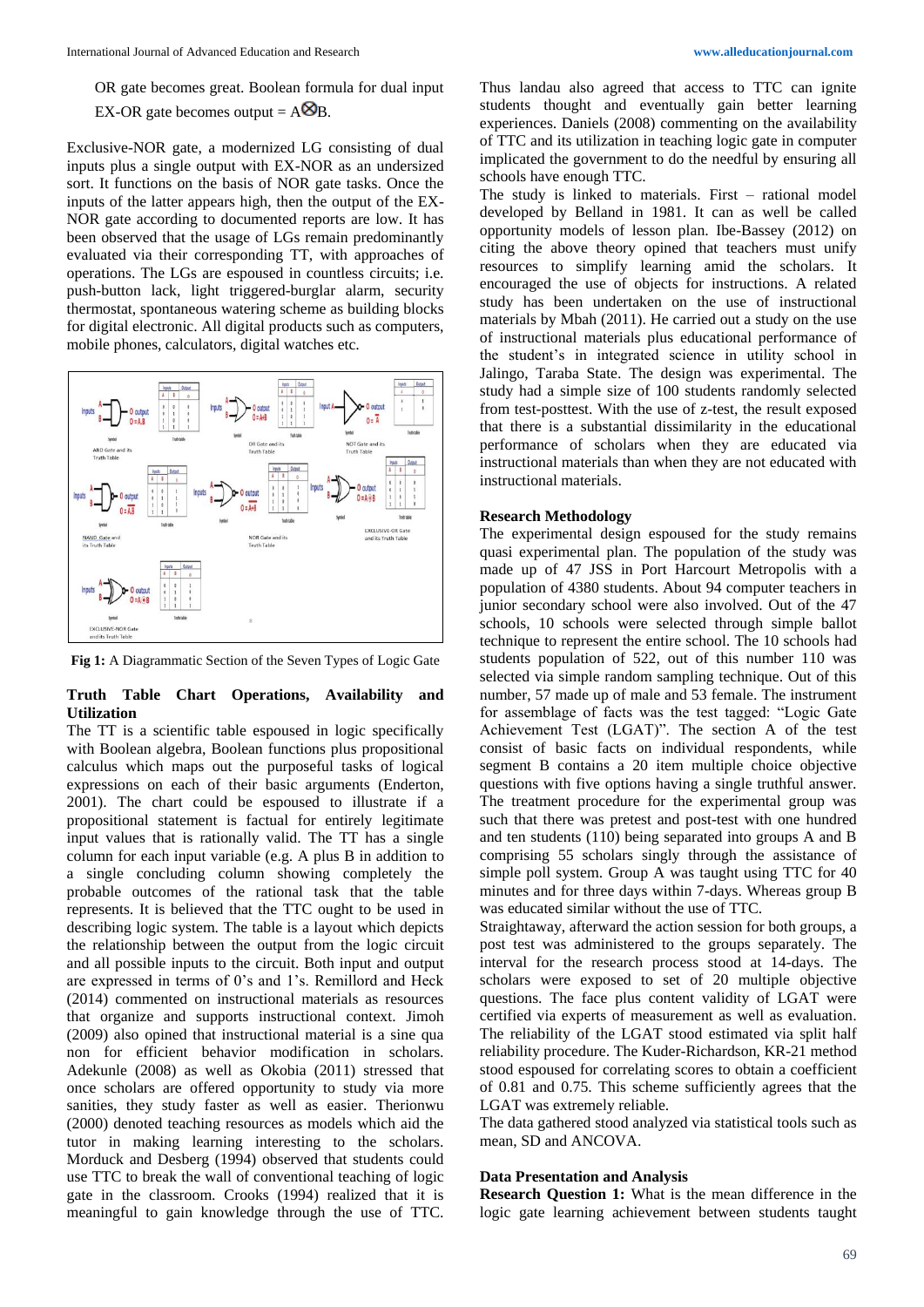using TTC as well as scholars taught without TTC?

**Table 1:** Mean plus standard deviation analysis of the difference in the logic gate learning achievement between students taught using TTC and those taught without using TTC

| Treatment                             | <b>Pretest</b> |                                                                                                     |  | Post test | Gain |      |  |
|---------------------------------------|----------------|-----------------------------------------------------------------------------------------------------|--|-----------|------|------|--|
|                                       |                | N Mean  SD  Mean  SD  Mean  SD                                                                      |  |           |      |      |  |
| With TTC                              |                | $\left  56 \right  36.96 \left  14.39 \right  47.59 \left  14.65 \right  10.63 \left  6.61 \right $ |  |           |      |      |  |
| Without TTC 54 28.70 10.29 36.67 9.47 |                |                                                                                                     |  |           | 7.96 | 4.61 |  |

Table 4.1, above shows that the mean pretest score of students in the investigational group taught using TTC was 36.96,  $SD = 14.39$ , whereas that of those taught without using TTC was  $28.70$ , SD = 10.29. The mean posttest score of students taught using TTC was  $47.59$ , SD =  $14.65$ whereas those taught without TTC was  $36.67$ , SD = 9.47. The mean learning gain of those taught using TTC was  $10.61$ ,  $SD = 6.61$ , whereas that of those taught without using TTC was  $7.96$ ,  $SD = 4.61$ .

A graphical presentation of mean pretest, post-test and learning gain of students taught using TTC and those taught without using TTC is shown below.



**Fig 2:** Mean Pretest, Posttest and Learning gain of scholars educated with TTC and scholrs educated in the absence of TTC

**Research Question 2:** What is the mean interaction consequence of sex in addition to age on the logic gate learning achievement of students taught using TTC and those taught without TTC?

**Table 2:** Mean and SD of the interaction effect of sex plus age on the logic gate learning achievement of scholars educated with TTC plus scholars educated without TTC

| <b>Sex</b> |                                                       | <b>Pretest</b> |  |  | Post test | Gain |      |
|------------|-------------------------------------------------------|----------------|--|--|-----------|------|------|
|            | Years  N Mean  SD  Mean  SD  Mean  SD                 |                |  |  |           |      |      |
| Male       | 10-12yrs 41 34.63 14.12 45.37 14.89 10.73 5.87        |                |  |  |           |      |      |
|            | 13-15 yrs 16 36.56 16.20 45.31 15.11 8.75 5.63        |                |  |  |           |      |      |
| Female     | 10-12yrs 42 30.83 11.09 39.52 11.20 8.69 5.95         |                |  |  |           |      |      |
|            | 13-15 yrs   11   29.09   11.14   36.36   10.74   7.27 |                |  |  |           |      | 5.18 |

Table 2 above shows the mean as well as the SD of the interaction influence of sex plus age on the logic gate learning achievement of junior secondary students in PH-M. The results shows that the mean learning gain of male students within 10-12 years age was 10.73,  $SD = 5.87$ whereas that of scholars within 13-15 years age was 8.75,  $SD = 5.63$ . Similarly, acquired data illustrates that the mean learning gain of female scholars within 10-12 years age was 8.69,  $SD = 5.95$  whereas that of scholars within 13-15 years age was  $7.27$ ,  $SD = 5.18$ .

A graphical presentation of interaction of sex and age over logic gate achievement between students taught using TTC and those taught without TTC is also shown below.



**Fig 3:** Interaction of sex and age over logic-gate achievement between stuents taught using TTC and those taught without TTC.

**H01:** No significant difference exist amid the logic gate learning achievement between students educated with TTC and those taught without TTC.

**Table 3:** Summary of ANCOVA on the significant difference in

| the logic gate learning achievement amid students taught with TTC<br>and those taught without using TTC in PH-M. |                            |    |                       |             |       |  |  |
|------------------------------------------------------------------------------------------------------------------|----------------------------|----|-----------------------|-------------|-------|--|--|
| <b>Source</b>                                                                                                    | Type III sum of<br>squares | df | Mean<br>square        | $\mathbf F$ | iig.l |  |  |
| Pretest                                                                                                          | 13252.687                  |    |                       |             |       |  |  |
| Treatment                                                                                                        | 325.804                    |    | 13252.687 430.117.000 |             |       |  |  |

Error 3296.866 107 325.804 10.574 .002

Corrected total 19829.318 109

Total 215957.000 110 30.812

R squared =  $.834$  (adjusted R. squared = 831).

Table 3 above denotes the ANCOVA summary on the significant difference amid the logic gate learning achievement amid scholars taught using TTC and those taught without TTC. From the table  $(F1, 107 = 10.57, P$ <.05). Thus, the null hypothesis was rejected at .05 alpha level.

**H02:** No significant difference exist in sex and age in the logic gate learning achievement between students taught using TTC and those taught without TTC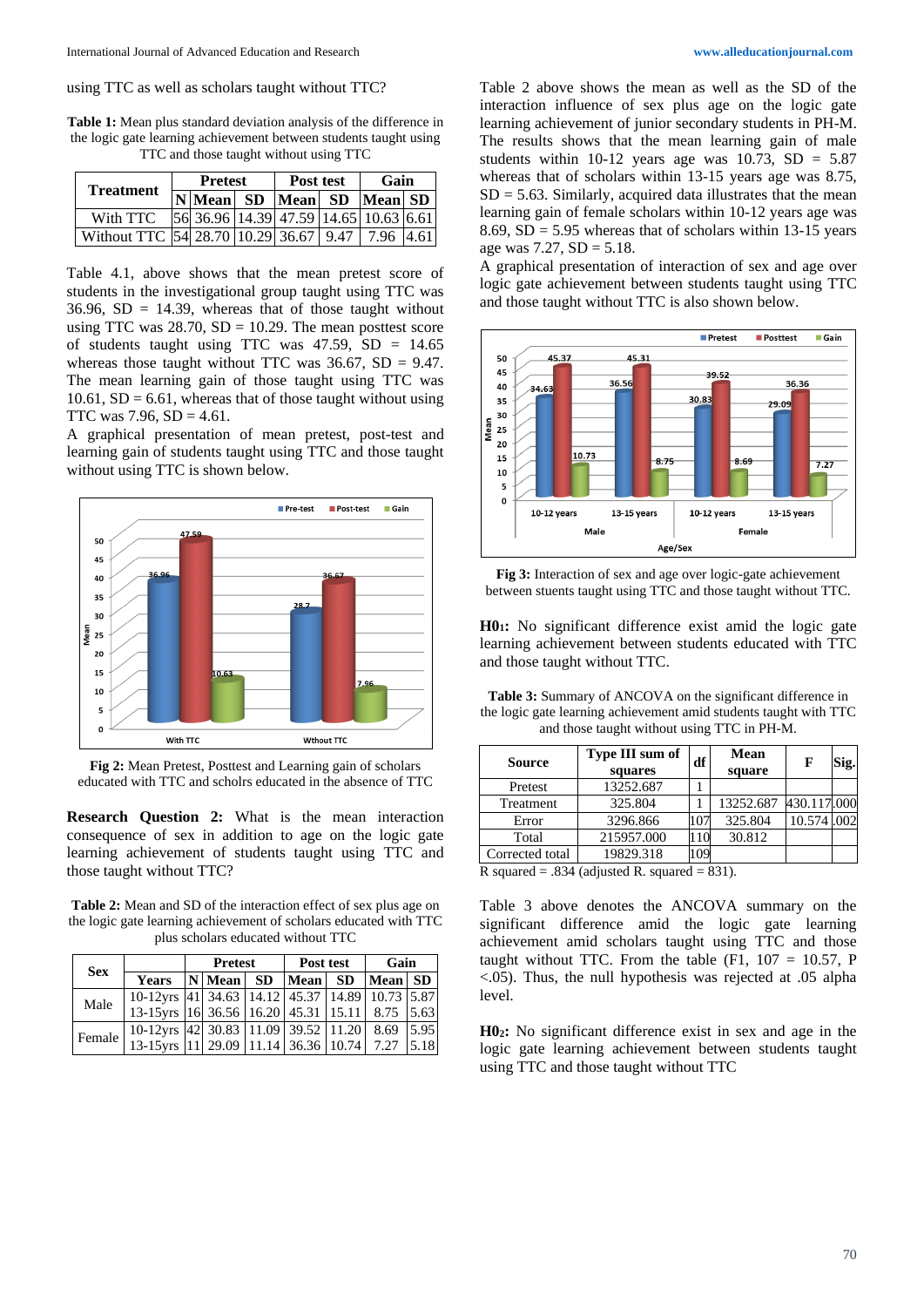**Table 4:** Summary of ANCOVA on age and sex on logic gate learning achievement of students taught using TTC and those taught without using TTC

| <b>Source</b>   | <b>Type III sum of squares</b> | df  | Mean square | F    | Sig. |
|-----------------|--------------------------------|-----|-------------|------|------|
| Pre-test        | 15152.593                      |     | 15152.593   |      |      |
| Sex age         | .293                           |     | .293        | .009 |      |
| Error           | 3435.378                       | 105 | 32.718      |      | 925  |
| Total           | 215975.000                     | 10  |             |      |      |
| Corrected total | 19829.318                      | 09  |             |      |      |

R squared =  $8.27$  (adjusted R squared =  $.820$ ).

Table 4 above depict that no significant difference amid age plus sex of students on logic gate learning achievement of students taught using TTC and those taught without using TTC in JSS (F1,  $105 = .009$ , P  $> .05$ ). The null hypothesis was retained at .05 alpha level.

#### **Discussion of Findings**

The outcomes arising from research question one denotes that the mean pretest score (Table 1) of students in the investigational category taught using TTC was  $36.96$ , SD = 14.39 whereas that of those taught without using TTC was 28.70 and the  $SD = 10.29$ . Also from the table the mean of the post test scores of students taught with TTC was 47.59 and  $SD = 14.65$  whereas that of those taught without using TTC was  $36.67$ , and  $SD = 9.47$ . The mean learning gain of those taught using TTC was 10.61 and 6.61 as the SD whereas those taught without using TTC was 7.96 as mean and 4.61 as SD. This result reveals no existence of significant difference in the logic gate learning achievement between scholars educated using TTC and scholars educated in the absence of TTC. This result is in consistent with an earlier finding of Patrick (2004) who reported the effect of instructional resources on the 'AA' of senior secondary school biology. The latter revealed a significant difference, meaning that scholars educated using instructional material achieved more than scholars educated without instructional material.

The result of research question two and hypothesis two also revealed that the mean as well as SD of the interaction effect of sex plus age on the logic gate learning achievement shows that the mean learning gain of male scholars within 10-12 years age bracket was 10.73 and the  $SD = 5.87$ whereas that of scholars at 13-15 years age range was 10.73, and the  $SD = 5.87$ . Similarly, the result displayed the mean learning gain of male students within the age bracket 13-15 years to be 9.75 with 5.63 as SD. The result of the female scholars within 10-12 years age bracket was 8.69 and 5.95 as SD; whereas scholars within 13-15 years age bracket was 7.27 and 5.18 as SD. The result also reveals existence of no significant difference in the interaction effect of age and sex on logic gate learning achievement of students taught using TTC and those taught without (TTC). This result confirms the null hypothesis which was retained at 0.05 alpha level.

#### **Conclusion**

Arising from the above discussion of outcomes, it can be concluded that the use of TTC on academic achievement of logic gate in computer studies promotes teaching and learning of logic gate. The students taught with TTC had a learning gain higher than those without TTC. The male students taught with TTC had a gain more than the female counterparts. The male scholars within 10-12 years age range taught with TTC achieved more in the study. Thus,

there was a significant difference in the logic gate learning achievement amid scholars educated with TTC and scholars educated in the absence of TTC.

#### **Recommendations**

On the basis of the findings as well as the conclusion reached, the corresponding recommendations were made:

- 1. Computer science educators must be trained and retrained on the use of TTC to computer logic gate to scholars.
- 2. The government and other stakeholders should monitor the utilization of TTC and make it available for teachers use.
- 3. Colloquia, conferences in addition to workshops must be prearranged for effective and efficient use of TTC.
- 4. A resource centre should be created for storage of truth table charts which will enhance individualized learning among the teachers and students.

#### **References**

- 1. Abimbade A. Principles and practice of educational technology. Ibadan: International publisher Ltd, 1997.
- 2. Adeogum AA. The principal and the financial management of public secondary schools in Osun State. Journal of Educational System and Development. 2001; 5(1):1-10.
- 3. Ajibade A. Effect of interactive instructional compact disc package on the performance of English language learners in schools of science in Osun State. Unpublished Ph. D dissertation, Faculty of Education, Obafemi Awolowo University, Ile-Ife, 2006.
- 4. Anellis IH. "Peirce's truth-functional analysis and the origin of the truth table". History and philosophy of logic, 2012; 33:87-97.
- 5. Balogun JA. Educational technology and behavioural change. In A. Ogun (ed). Problems and prospect of educational technology in Nigeria. Ibadan: Heinemann press, 1988.
- 6. Bartlett RM, Strough J. Multimedia versus traditional course instruction in introductory social psychology, 2003; 30:335-338.
- 7. Bates AW. Media technology in European distance education. Proceedings of the EADTU workshop on media methods and technology, Open University, Milton Keynes, 1990.
- 8. Bowden R. "Linking premise to practice: An instructional theory-strategy model approach". Journal of College Teaching and Learning. 2008; 5(3):69-76.
- 9. Enderton H. A mathematical introduction to logic. New York: Harcourt academic press, 2001.
- 10. Ibe-Bassey GS. Educational technology, the teaching learning process and the falling standard of education in Nigeria. 35th inaugural lecture series of university of